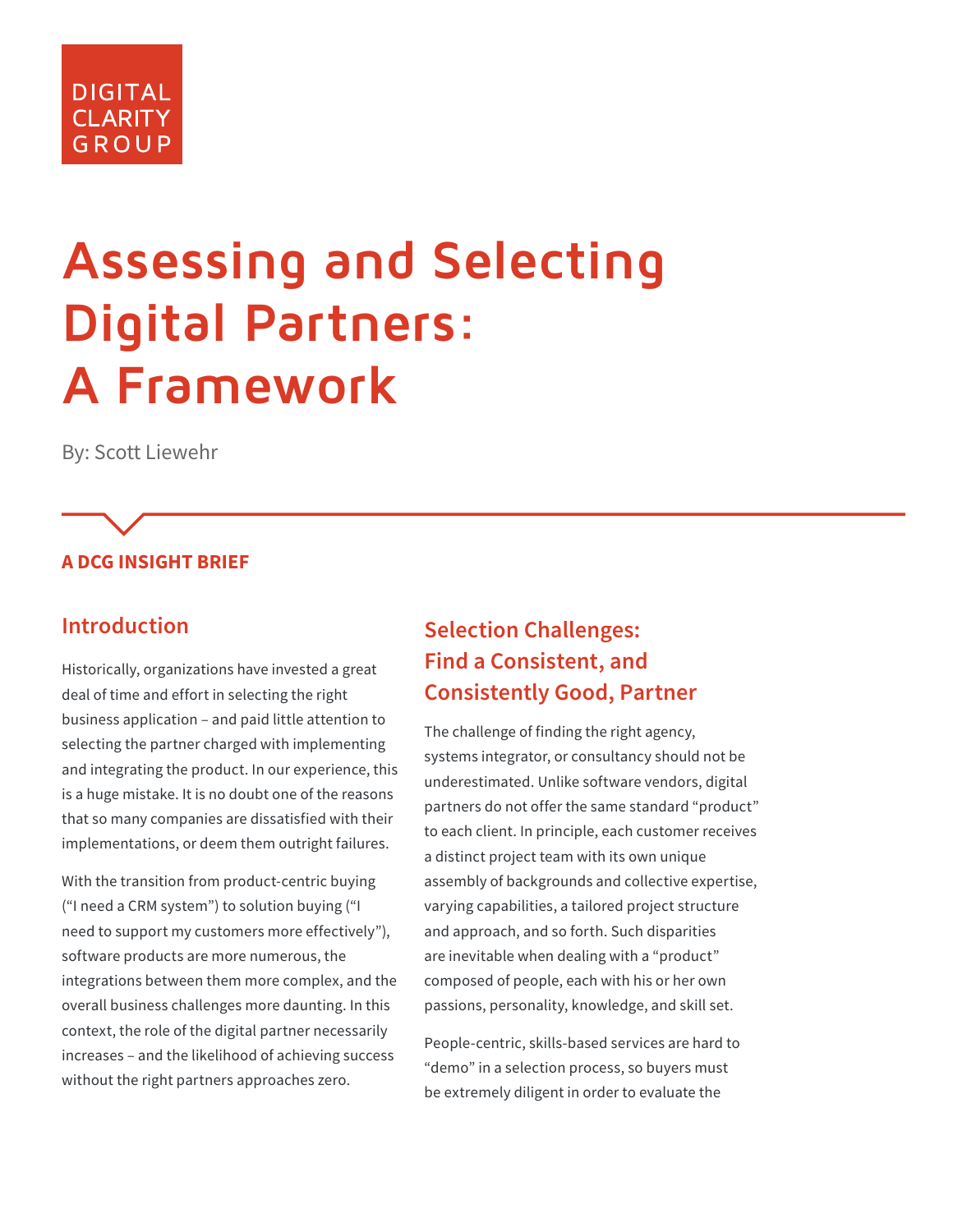digital partner effectively. Given the potential for variability among project teams, the challenge for buyers is to find a partner that is consistent – and consistently good. Lines of questioning on topics such as the following are especially revealing:

- **■** Internal knowledge sharing
- **Mentorship practices**
- **Project methodologies and processes**
- Account and project staffing
- Internal training and education
- **■** Communications principles

Of course, there are some similarities between buying a technology and selecting a digital partner to implement it. Above all, both processes should begin with thorough introspection by the buyer in order to identify their organization's strategy, inhouse capabilities (skills and technologies), future plans, and much more. The aim is to determine a comprehensive set of needs (at DCG we speak of "focal needs"), prioritize them, and transform them into a set of capabilities required from the digital partner.

The capabilities may be technical ("Should have experience integrating XYZ with SharePoint"), skill-oriented ("Must be adept with developing corporate taxonomies"), or fairly general ("Must have a strong portfolio of creative site designs"), but nonetheless the list should be documented and agreed to by the stakeholders. This set of capabilities should become a prime thrust of the selection process.

#### **Reference Interviews Are Key**

A key (and most often overlooked) element of the assessment process is the reference interviews. At Digital Clarity Group, we believe that discussions with past or existing clients are imperative. Reference clients are the only reliable source of insight into how the digital partner performs "in the wild." Be sure to request numerous references – for individual team members, from customers facing similar circumstances, and even from projects that "failed" or faced serious challenges. Needless to say, the candidate partner should not participate in, or "sit in" on, these conversations.

(Lining up reference calls is the bane of every vendor or digital partner's existence. There is little value for the person taking the call. But reference interviews are such a valuable source of information that, in our view, you should refuse to work with a firm who cannot provide multiple references. For the same reason, you should be willing to provide a reference for your partner's future prospects.)

*The aim is to determine a comprehensive set of needs (at DCG we speak of "focal needs"), prioritize them, and transform them into a set of capabilities required from the digital partner.*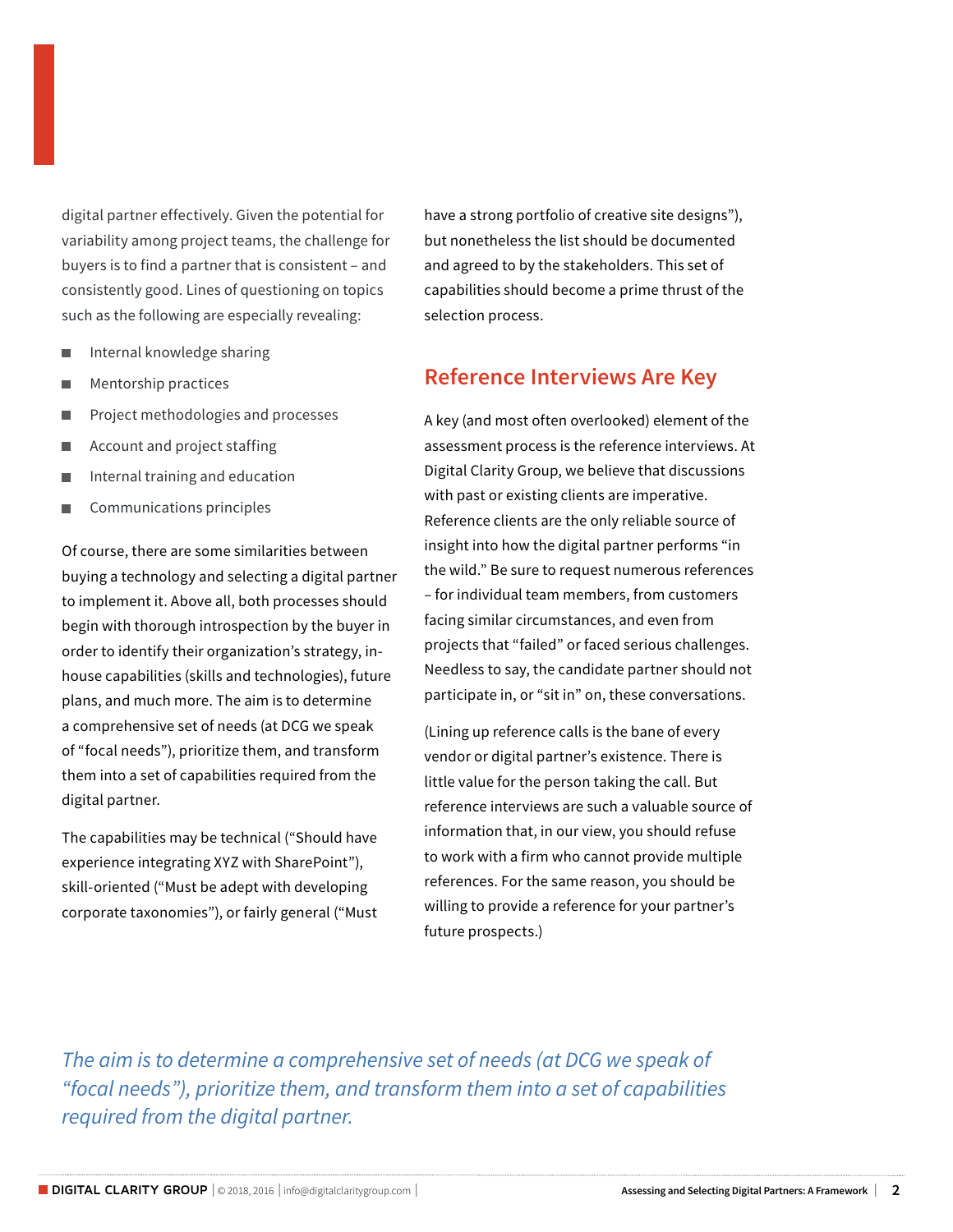### **Assessment Considerations for a Successful Project**

As noted, buyers should determine the mix of skills and experience required of the digital partner by identifying their own needs first. These required capabilities comprise the primary portion of the evaluation criteria. Additionally, the questions in Figure 1 should lead the selection team throughout the assessment process.

Keeping these questions top of mind while assessing digital partners, and using them throughout the project as checkpoints on how well the selected digital partner is delivering against the project's objectives and requirements, will help to ensure a successful project and long-term working relationship.

#### Figure 1 **What You Need to Ask About Potential Digital Partners**

| Do they have the proven<br>capacity to empathize<br>with our challenges?            | Are they able to lead our<br>project given our process,<br>communications, and<br>change-control processes?      | Can they co-pilot us<br>through the changes to<br>gain buy-in and meet<br>stakeholder expectations?  | Are we comfortable that<br>they can help us establish<br>a clear path forward? Will<br>they steer us back if we<br>stray? |
|-------------------------------------------------------------------------------------|------------------------------------------------------------------------------------------------------------------|------------------------------------------------------------------------------------------------------|---------------------------------------------------------------------------------------------------------------------------|
| Are we comfortable<br>that they will work<br>collaboratively, valuing<br>our input? | Will they structure the<br>project in a way that<br>will mitigate risks and<br>maximize benefits for us<br>hoth? | Can they field a team with<br>the appropriate size and<br>skill level?                               | Will they need to<br>subcontract any roles?<br>How will they incorporate<br>the subcontractors into<br>the team?          |
|                                                                                     | Are they willing to train<br>and educate our team to<br>become self-sufficient?                                  | Are we satisfied with their<br>past record of identifying<br>and resolving conflicts on<br>projects? |                                                                                                                           |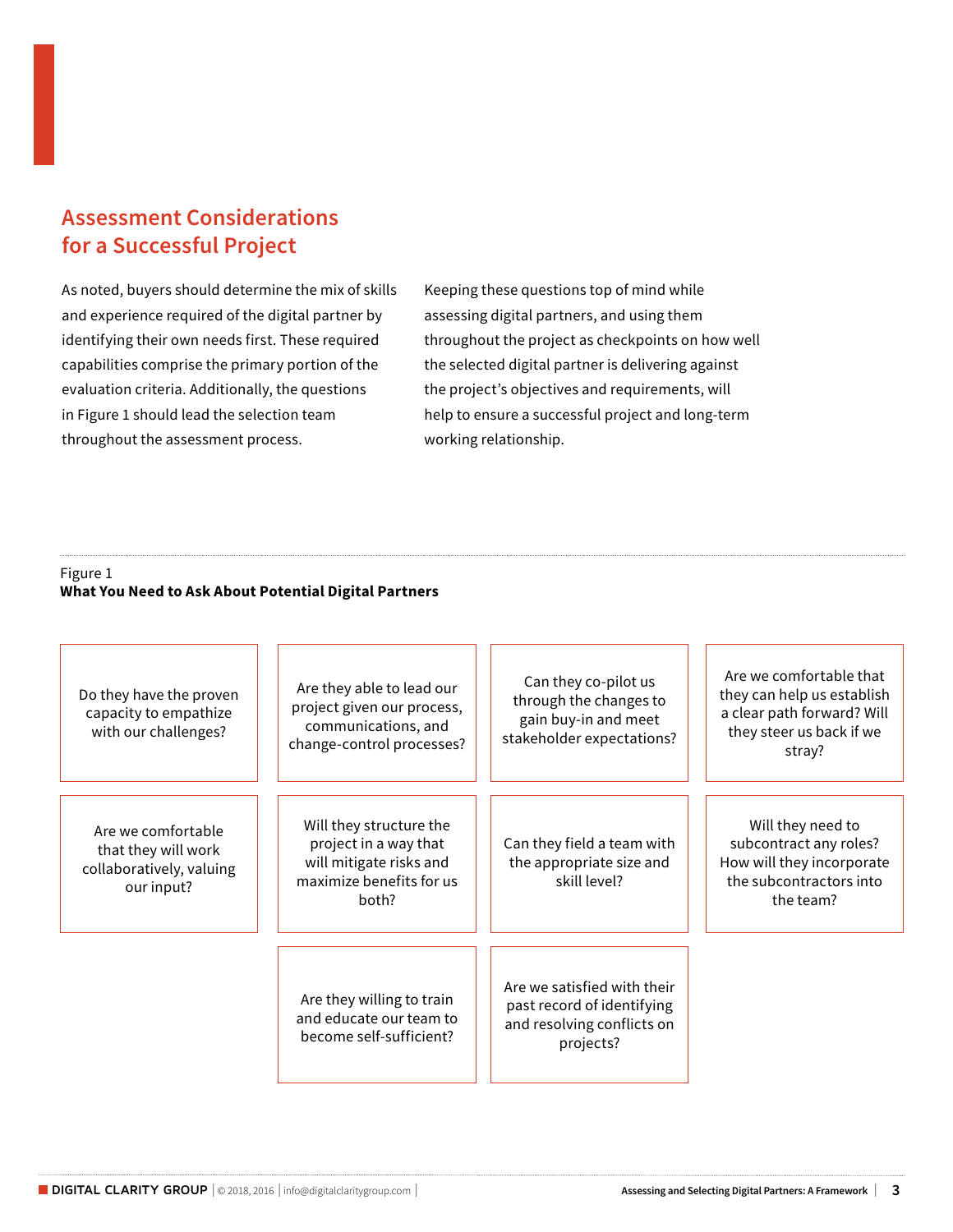#### **Conclusion: Finding a Good Fit**

In addition to finding a digital partner that performs consistently and has the right capabilities for the project at hand, finding one with the right "fit" is critical. When a partnership fits – or doesn't – it is obvious, often immediately. Therefore, a digital partner that will work well with the company's culture and that can establish the necessary trust with the project team should never be undervalued. Organizations need to understand very clearly how the digital partner will work with internal IT teams and evaluate accordingly.

Remember that the questions and advice provided in this report are drawn from our many years working with buyers to select the right technology vendors and digital partners. Consider them a set of best practices to follow diligently.

*...a digital partner that will work well with the company's culture and that can establish the necessary trust with the project team should never be undervalued.*